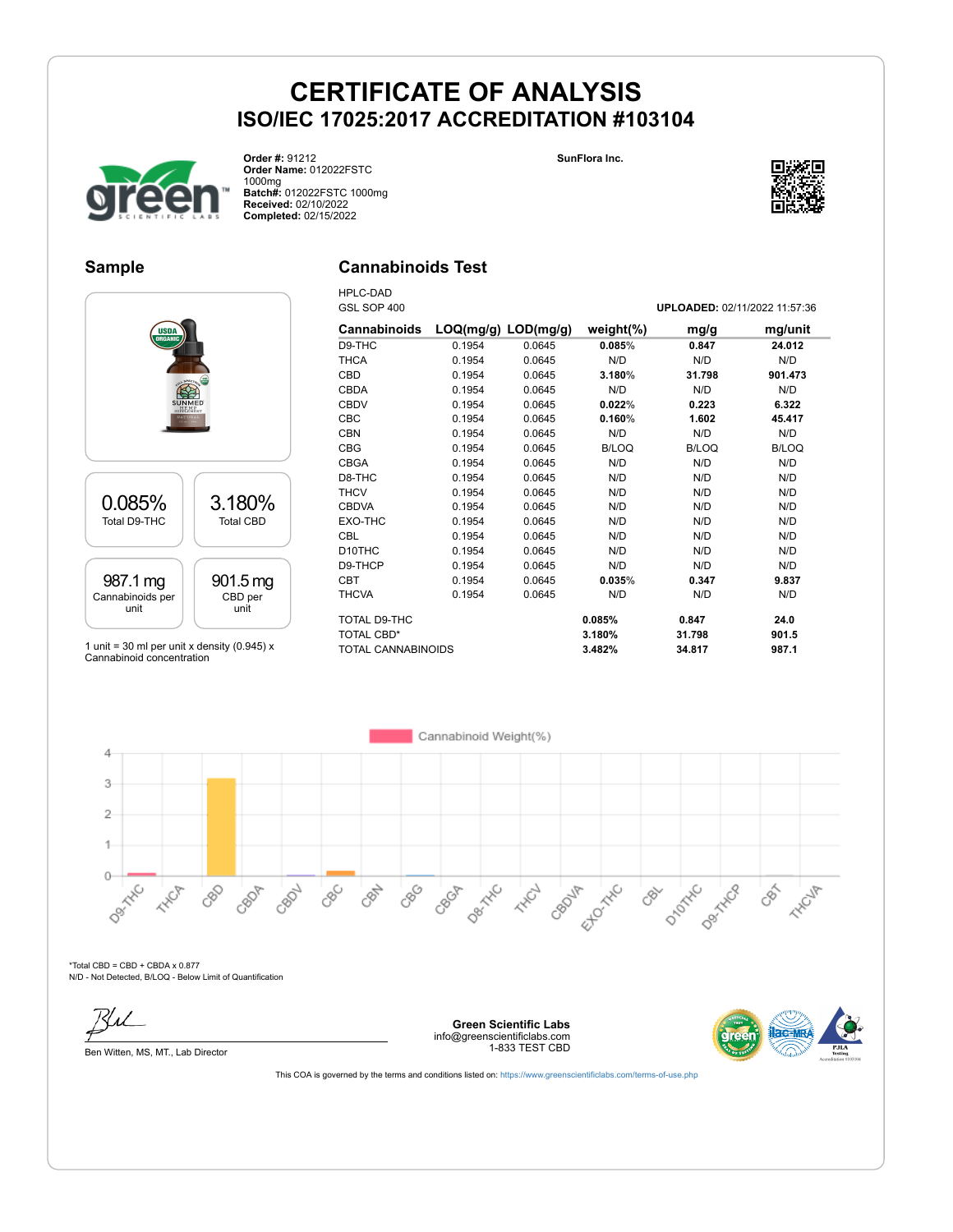GSL SOP 404

**Uploaded:** 02/11/2022 17:15:49



**Order #:** 91212 **Order Name:** 012022FSTC 1000mg **Batch#:** 012022FSTC 1000mg **Received:** 02/10/2022 **Completed:** 02/15/2022

#### **SunFlora Inc.**



## **TERPENES: TOTAL (0.049%)**

GC-FID

| Terpene                    | Results (%) | LOQ (%)   | $LOD$ $(\%)$ |
|----------------------------|-------------|-----------|--------------|
| 3-CARENE                   | N/D         | 0.003%    | 0.001%       |
| A-BISABOLOL                | 0.029%      | 0.003%    | 0.001%       |
| A-CEDRENE                  | N/D         | 0.003%    | 0.001%       |
| A-HUMULENE                 | N/D         | 0.003%    | 0.001%       |
| A-PINENE                   | N/D         | 0.003%    | 0.001%       |
| A-TERPINENE                | N/D         | 0.003%    | 0.001%       |
| <b>B-MYRCENE</b>           | N/D         | $0.003\%$ | 0.001%       |
| <b>B-PINENE</b>            | N/D         | 0.003%    | 0.001%       |
| BORNEOL (MIX OF ISOMERS)   | N/D         | 0.003%    | 0.001%       |
| <b>CAMPHENE</b>            | N/D         | $0.003\%$ | 0.001%       |
| CAMPHOR (MIX OF ISOMERS)   | N/D         | $0.003\%$ | 0.001%       |
| <b>CARYOPHYLLENE OXIDE</b> | 0.007%      | $0.003\%$ | 0.001%       |
| CEDROL                     | 0.009%      | $0.003\%$ | 0.001%       |
| <b>CIS-NEROLIDOL</b>       | N/D         | $0.003\%$ | 0.001%       |
| <b>CIS-OCIMENE</b>         | N/D         | 0.003%    | 0.001%       |
| ENDO-FENCHYL ALCOHOL       | N/D         | 0.003%    | 0.001%       |
| <b>EUCALYPTOL</b>          | N/D         | 0.003%    | 0.001%       |
| FENCHONE (MIX OF ISOMERS)  | N/D         | 0.003%    | 0.001%       |
| <b>GAMMA-TERPINENE</b>     | N/D         | 0.003%    | 0.001%       |

| Terpene                    | Results (%) | LOQ (%) | $LOD$ $(\%)$ |
|----------------------------|-------------|---------|--------------|
| <b>GERANIOL</b>            | N/D         | 0.003%  | 0.001%       |
| <b>GERANYL ACETATE</b>     | N/D         | 0.003%  | 0.001%       |
| GUAIOL                     | 0.004%      | 0.003%  | 0.001%       |
| HEXAHYDROTHYMOL            | N/D         | 0.003%  | 0.001%       |
| <b>ISOBORNEOL</b>          | N/D         | 0.003%  | 0.001%       |
| <b>ISOPULEGOL</b>          | N/D         | 0.003%  | 0.001%       |
| <b>LIMONENE</b>            | N/D         | 0.003%  | 0.001%       |
| LINALOOL                   | N/D         | 0.003%  | 0.001%       |
| NEROL                      | N/D         | 0.003%  | 0.001%       |
| P-MENTHA-1, 5-DIENE        | N/D         | 0.003%  | 0.001%       |
| PULEGONE (+)               | N/D         | 0.003%  | 0.001%       |
| <b>SABINENE HYDRATE</b>    | N/D         | 0.003%  | 0.001%       |
| TERPINEOL (MIX OF ISOMERS) | N/D         | 0.003%  | 0.001%       |
| <b>TERPINOLENE</b>         | N/D         | 0.003%  | 0.001%       |
| TRANS-CARYOPHYLLENE        | N/D         | 0.003%  | 0.001%       |
| TRANS-NEROLIDOL            | N/D         | 0.003%  | 0.001%       |
| TRANS-OCIMENE              | N/D         | 0.003%  | 0.001%       |
| VALENCENE                  | N/D         | 0.003%  | 0.001%       |

## **Top Terpenes Results:**



Ku

Ben Witten, MS, MT., Lab Director

**Green Scientific Labs** info@greenscientificlabs.com 1-833 TEST CBD

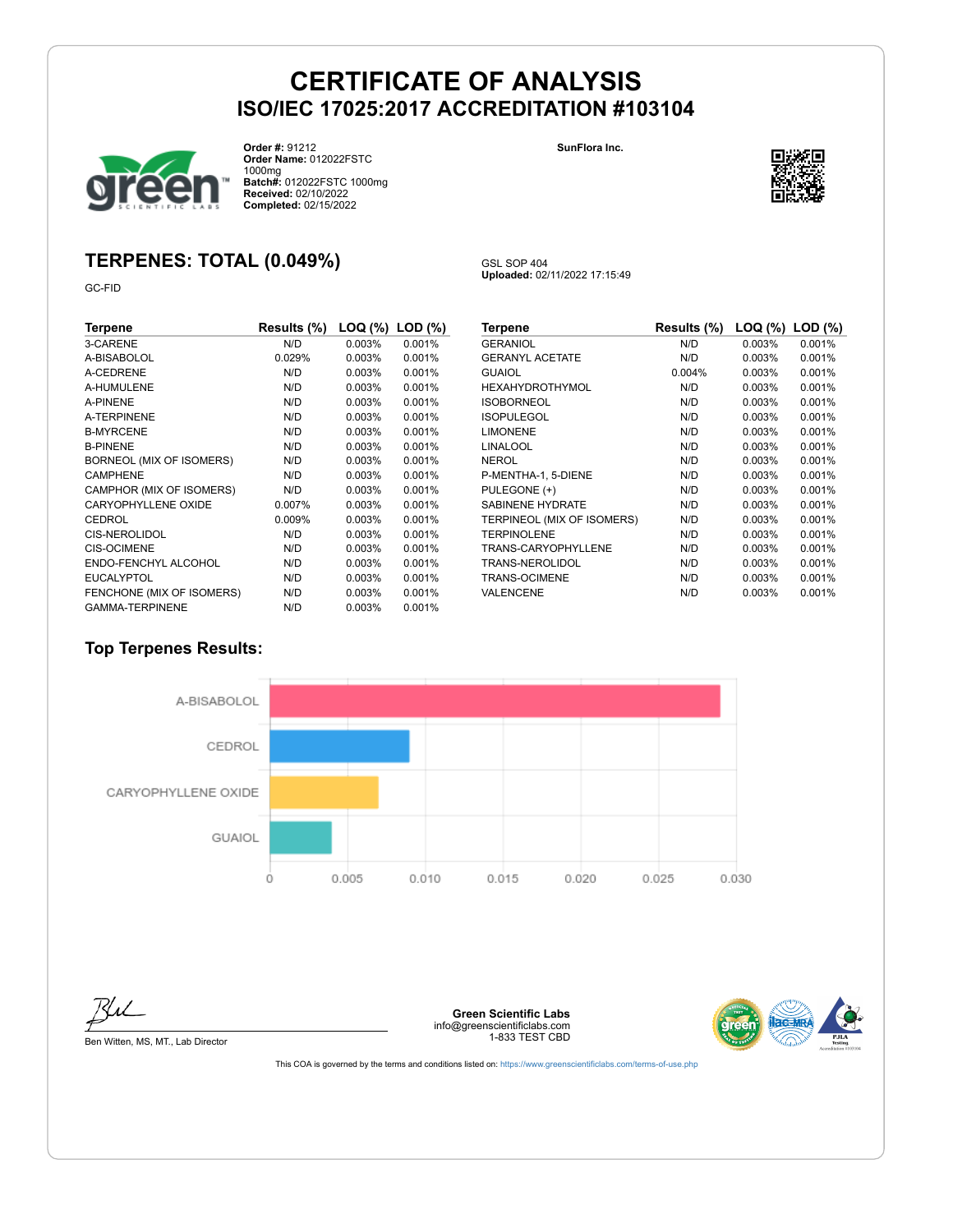**CYPERMETHRIN** 



**Order #:** 91212 **Order Name:** 012022FSTC 1000mg **Batch#:** 012022FSTC 1000mg **Received:** 02/10/2022 **Completed:** 02/15/2022

**SunFlora Inc.**



**(ppm) (ppm) (ppm)**

## **PESTICIDE ANALYSIS:**

GC-MS/MS

GSL SOP 401 **PREPARED:** 02/10/2022 18:53:04 **UPLOADED:** 02/14/2022 09:29:55

**Pesticide Action Level Results LOQ LOD (ppm)**

THE CYFLUTHRIN 1.000 N/D 0.100 0.010<br>
CYPERMETHRIN 1.000 N/D 0.100 0.010

PENTACHLORONITROBENZENE 0.200 N/D 0.100 0.010

| Pesticide           | <b>Action Level</b><br>(ppm) | Results<br>(ppm) | LOQ<br>(ppm) | LOD<br>(ppm) |
|---------------------|------------------------------|------------------|--------------|--------------|
| CAPTAN              | 3.000                        | N/D              | 0.100        | 0.010        |
| CHLORDANE           | 0.100                        | N/D              | 0.100        | 0.010        |
| <b>CHLORFENAPYR</b> | 0.100                        | N/D              | 0.100        | 0.010        |
| <b>COUMAPHOS</b>    | 0.100                        | N/D              | 0.100        | 0.010        |
| LC-MS/MS            |                              |                  |              |              |

| <b>Pesticide</b>                      | <b>Action Level</b><br>(ppm) | <b>Results</b><br>(ppm) | LOQ<br>(ppm) | <b>LOD</b><br>(ppm) |
|---------------------------------------|------------------------------|-------------------------|--------------|---------------------|
| <b>ABAMECTIN B1A</b>                  | 0.300                        | N/D                     | 0.005        | 0.005               |
| <b>ACEPHATE</b>                       | 3.000                        | N/D                     | 0.005        | 0.001               |
| <b>ACEQUINOCYL</b>                    | 2.000                        | N/D                     | 0.005        | 0.005               |
| <b>ACETAMIPRID</b>                    | 3.000                        | N/D                     | 0.005        | 0.005               |
| <b>ALDICARB</b>                       | 0.100                        | N/D                     | 0.005        | 0.005               |
| <b>AZOXYSTROBIN</b>                   | 3.000                        | N/D                     | 0.005        | 0.001               |
| <b>BIFENAZATE</b>                     | 3.000                        | N/D                     | 0.005        | 0.001               |
| <b>BIFENTHRIN</b>                     | 0.500                        | N/D                     | 0.005        | 0.005               |
| <b>BOSCALID</b>                       | 3.000                        | N/D                     | 0.005        | 0.005               |
| <b>CARBARYL</b>                       | 0.500                        | N/D                     | 0.005        | 0.001               |
| <b>CARBOFURAN</b>                     | 0.100                        | N/D                     | 0.005        | 0.001               |
| <b>CHLORANTRANILIPROLE</b>            | 3.000                        | N/D                     | 0.005        | 0.005               |
| <b>CHLORMEQUAT</b><br><b>CHLORIDE</b> | 3.000                        | N/D                     | 0.250        | 0.100               |
| <b>CHLORPYRIFOS</b>                   | 0.100                        | N/D                     | 0.005        | 0.005               |
| <b>CLOFENTEZINE</b>                   | 0.500                        | N/D                     | 0.005        | 0.005               |
| <b>DAMINOZIDE</b>                     | 0.100                        | N/D                     | 0.005        | 0.001               |
| <b>DIAZINON</b>                       | 0.200                        | N/D                     | 0.005        | 0.005               |
| <b>DICHLORVOS</b>                     | 0.100                        | N/D                     | 0.005        | 0.001               |
| <b>DIMETHOATE</b>                     | 0.100                        | N/D                     | 0.005        | 0.001               |
| <b>DIMETHOMORPH</b>                   | 3.000                        | N/D                     | 0.005        | 0.001               |
| <b>ETHOPROPHOS</b>                    | 0.100                        | N/D                     | 0.005        | 0.001               |
| <b>ETOFENPROX</b>                     | 0.100                        | N/D                     | 0.005        | 0.005               |
| <b>ETOXAZOLE</b>                      | 1.500                        | N/D                     | 0.050        | 0.005               |
| <b>FENHEXAMID</b>                     | 3.000                        | N/D                     | 0.005        | 0.001               |
| <b>FENOXYCARB</b>                     | 0.100                        | N/D                     | 0.005        | 0.005               |
| <b>FENPYROXIMATE</b>                  | 2.000                        | N/D                     | 0.005        | 0.005               |
| <b>FIPRONIL</b>                       | 0.100                        | N/D                     | 0.005        | 0.005               |
| <b>FLONICAMID</b>                     | 2.000                        | N/D                     | 0.025        | 0.005               |
| <b>FLUDIOXONIL</b>                    | 3.000                        | N/D                     | 0.005        | 0.005               |
| <b>HEXYTHIAZOX</b>                    | 2.000                        | N/D                     | 0.005        | 0.005               |

| <b>Pesticide</b>       | <b>Action Level</b> | <b>Results</b> | LOQ   | LOD   |
|------------------------|---------------------|----------------|-------|-------|
|                        | (ppm)               | (ppm)          | (ppm) | (ppm) |
| <b>IMAZALIL</b>        | 0.100               | N/D            | 0.005 | 0.001 |
| <b>IMIDACLOPRID</b>    | 3.000               | N/D            | 0.005 | 0.001 |
| <b>KRESOXIM-METHYL</b> | 1.000               | N/D            | 0.005 | 0.005 |
| <b>MALATHION</b>       | 2.000               | N/D            | 0.005 | 0.001 |
| METALAXYL              | 3.000               | N/D            | 0.005 | 0.001 |
| <b>METHIOCARB</b>      | 0.100               | N/D            | 0.005 | 0.001 |
| <b>METHOMYL</b>        | 0.100               | N/D            | 0.005 | 0.001 |
| <b>MEVINPHOS</b>       | 0.100               | N/D            | 0.005 | 0.001 |
| <b>MYCLOBUTANIL</b>    | 3.000               | N/D            | 0.005 | 0.005 |
| <b>NALED</b>           | 0.500               | N/D            | 0.005 | 0.001 |
| OXAMYL                 | 0.500               | N/D            | 0.005 | 0.001 |
| PACLOBUTRAZOL          | 0.100               | N/D            | 0.005 | 0.005 |
| <b>PERMETHRINS</b>     | 1.000               | N/D            | 0.005 | 0.005 |
| <b>PHOSMET</b>         | 0.200               | N/D            | 0.005 | 0.001 |
| <b>PIPERONYL</b>       |                     |                |       |       |
| <b>BUTOXIDE</b>        | 3.000               | N/D            | 0.005 | 0.005 |
| <b>PRALLETHRIN</b>     | 0.400               | N/D            | 0.005 | 0.005 |
| <b>PROPICONAZOLE</b>   | 1.000               | N/D            | 0.010 | 0.005 |
| <b>PROPOXUR</b>        | 0.100               | N/D            | 0.005 | 0.001 |
| <b>PYRETHRINS</b>      | 1.000               | N/D            | 0.005 | 0.001 |
| <b>PYRIDABEN</b>       | 3.000               | N/D            | 0.005 | 0.005 |
| <b>SPINETORAM</b>      | 3.000               | N/D            | 0.005 | 0.005 |
| SPINOSAD               | 3.000               | N/D            | 0.005 | 0.005 |
| <b>SPIROMESIFEN</b>    | 3.000               | N/D            | 0.005 | 0.001 |
| <b>SPIROTETRAMAT</b>   | 3.000               | N/D            | 0.005 | 0.005 |
| SPIROXAMINE            | 0.100               | N/D            | 0.005 | 0.001 |
| <b>TEBUCONAZOLE</b>    | 1.000               | N/D            | 0.005 | 0.001 |
| <b>THIACLOPRID</b>     | 0.100               | N/D            | 0.005 | 0.001 |
| <b>THIAMETHOXAM</b>    | 1.000               | N/D            | 0.005 | 0.001 |
| TRIFLOXYSTROBIN        | 3.000               | N/D            | 0.005 | 0.005 |

N/D = Not Detected, A/LOQ = Above LOQ Level, B/LOQ = Below LOQ Level, B/LOD = Below LOD Level



Ben Witten, MS, MT., Lab Director

**Green Scientific Labs** info@greenscientificlabs.com 1-833 TEST CBD

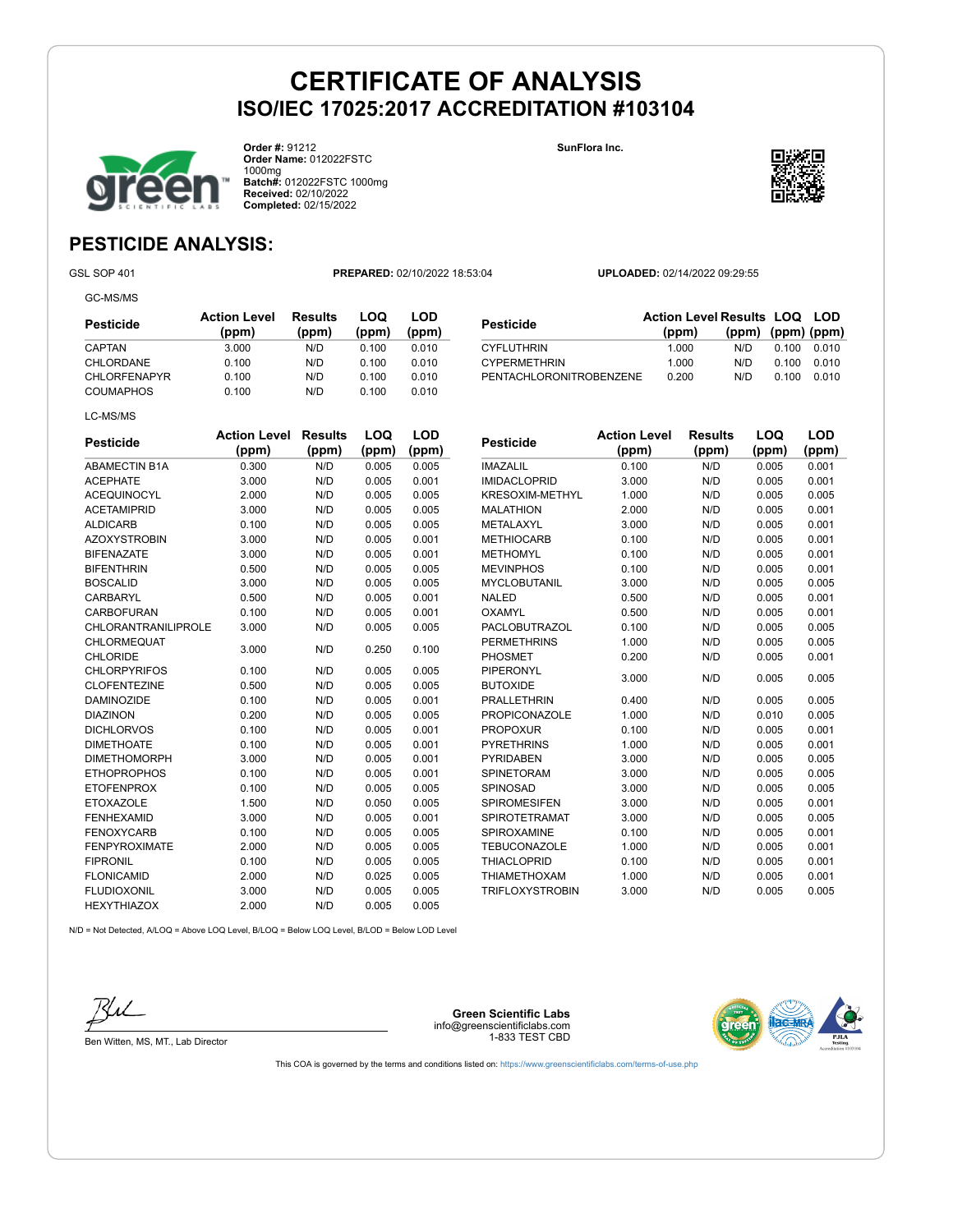

**Order #:** 91212 **Order Name:** 012022FSTC 1000mg **Batch#:** 012022FSTC 1000mg **Received:** 02/10/2022 **Completed:** 02/15/2022 **SunFlora Inc.**



## **RESIDUAL SOLVENTS:**

HS-GC-MS

GSL SOP 405

**Uploaded:** 02/14/2022 12:18:36

| <b>Residual Solvent</b>   | <b>Action Level (ppm)</b> | Results (ppm) | LOQ (ppm)      | LOD (ppm) |
|---------------------------|---------------------------|---------------|----------------|-----------|
| 1,1-DICHLOROETHENE        | 8                         | N/D           | 0.63           | 0.6       |
| 1,2- DICHLOROETHANE       | 2                         | N/D           | 0.12           | 0.012     |
| 1,2-DICHLOROETHENE        | 5                         | N/D           | 0.73           | 0.09      |
| <b>ACETONE</b>            | 5,000                     | N/D           | 140            | 9         |
| <b>ACETONITRILE</b>       | 410                       | <b>B/LOQ</b>  | 25             | 0.72      |
| <b>BENZENE</b>            |                           | N/D           |                | 0.6       |
| <b>BUTANE</b>             | 5,000                     | N/D           | 50             | 48        |
| <b>CHLOROFORM</b>         |                           | N/D           |                | 0.5       |
| <b>ETHANOL</b>            | 5,000                     | N/D           | 140            | 12        |
| ETHYL ACETATE             | 5,000                     | <b>B/LOQ</b>  | 140            | 2.4       |
| <b>ETHYL ETHER</b>        | 5,000                     | N/D           | 140            | 6         |
| ETHYLENE OXIDE            |                           | N/D           | $\overline{2}$ | 0.6       |
| <b>ISOPROPYL ALCOHOL</b>  | 5,000                     | <b>B/LOQ</b>  | 140            | 3         |
| <b>METHANOL</b>           | 3,000                     | N/D           | 100            | 6         |
| <b>METHYLENE CHLORIDE</b> | 125                       | N/D           | 1.5            | 1.5       |
| N-HEPTANE                 | 5,000                     | N/D           | 140            | 6         |
| N-HEXANE                  | 290                       | N/D           | 18             | 0.06      |
| <b>PENTANE</b>            | 5,000                     | N/D           | 140            | 9         |
| <b>PROPANE</b>            | 5,000                     | N/D           | 30             | 30        |
| <b>TOLUENE</b>            | 890                       | N/D           | 53             | 0.9       |
| <b>TRICHLOROETHENE</b>    |                           | N/D           |                | 0.3       |
| <b>XYLENES</b>            | 150                       | N/D           | 130            | 1.8       |

Bu

Ben Witten, MS, MT., Lab Director

**Green Scientific Labs** info@greenscientificlabs.com 1-833 TEST CBD

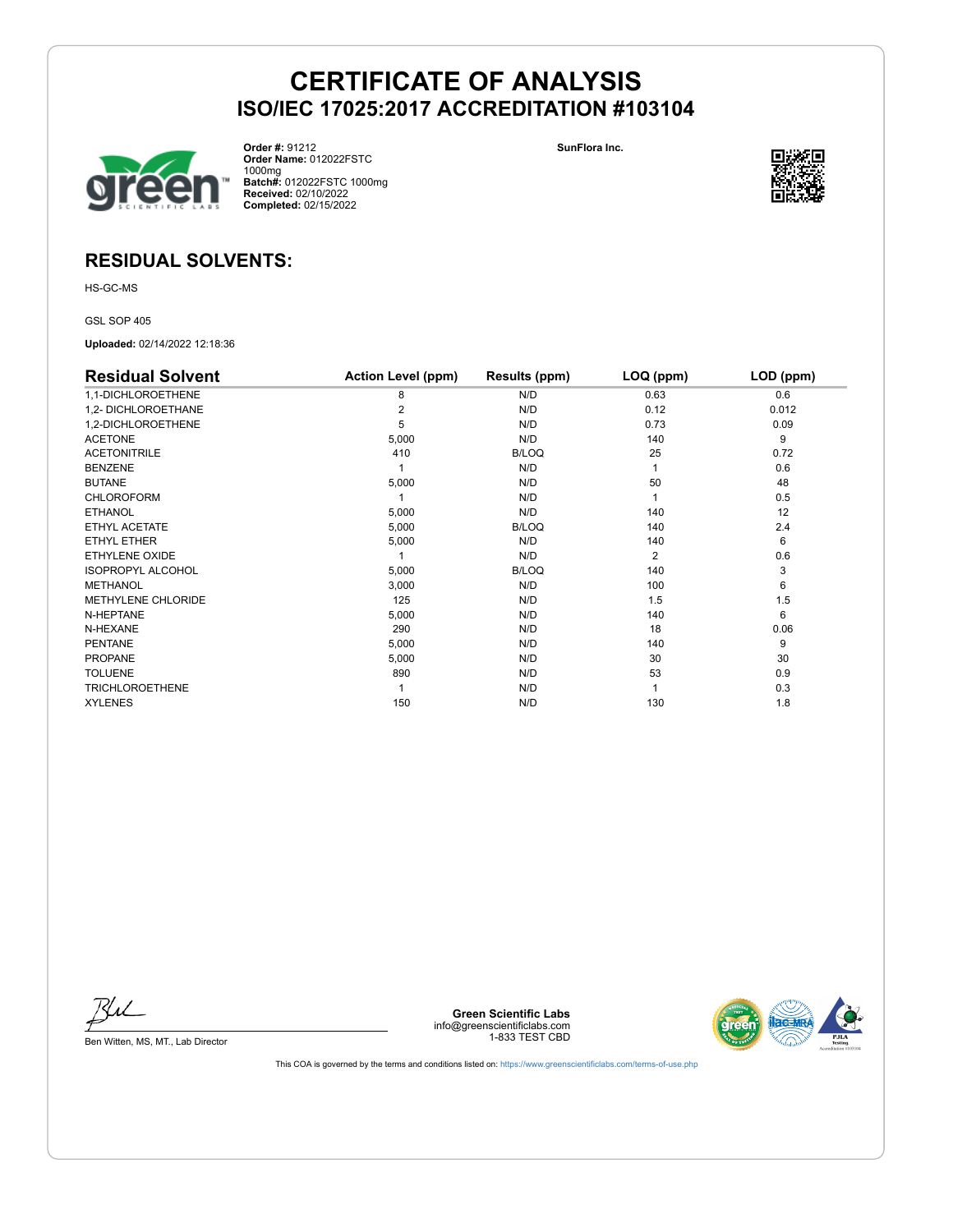

**Order #:** 91212 **Order Name:** 012022FSTC 1000mg **Batch#:** 012022FSTC 1000mg **Received:** 02/10/2022 **Completed:** 02/15/2022

**SunFlora Inc.**



**Microbial Analysis: Microbial Analysis** GSL SOP 406

**Uploaded:** 02/12/2022 16:03:09

## **MICROBIAL ANALYSIS:**

| Test                   | <b>SOP</b> | <b>Test Method</b>   | Device Used       | Allowable Criteria | <b>Actual Result</b> |
|------------------------|------------|----------------------|-------------------|--------------------|----------------------|
| STEC E. COLI*          | 406.01     | <b>REAL-TIME PCR</b> | ARIAMX PCR        | $<$ 1 CFU/G        | NOT DETECTED         |
| SALMONELLA*            | 406.01     | REAL-TIME PCR        | <b>ARIAMX PCR</b> | $<$ 1 CFU/G        | NOT DETECTED         |
| TOTAL YEAST AND MOLD   | 406.01     | <b>OPCR</b>          | <b>ARIAMX PCR</b> | NOT APPLICABLE     | < 1.000 CFU/G        |
| LISTERIA MONOCYTOGENES | 406.01     | <b>OPCR</b>          | ARIAMX PCR        | NOT APPLICABLE     | NOT DETECTED         |
| PATHOGENIC E. COLI     | 406.01     | <b>OPCR</b>          | ARIAMX PCR        | NOT APPLICABLE     | NOT DETECTED         |

† USP 61 (enumeration of bacteria TAC, TYM, and ENT/Coliform), USP 62 (identifying specific species E.coli Aspergillus etc) \* STEC and Salmonella run as Multiplex

\*\* CFU/g Calculation based on MIP/Extract matrix



Ben Witten, MS, MT., Lab Director

**Green Scientific Labs** info@greenscientificlabs.com 1-833 TEST CBD